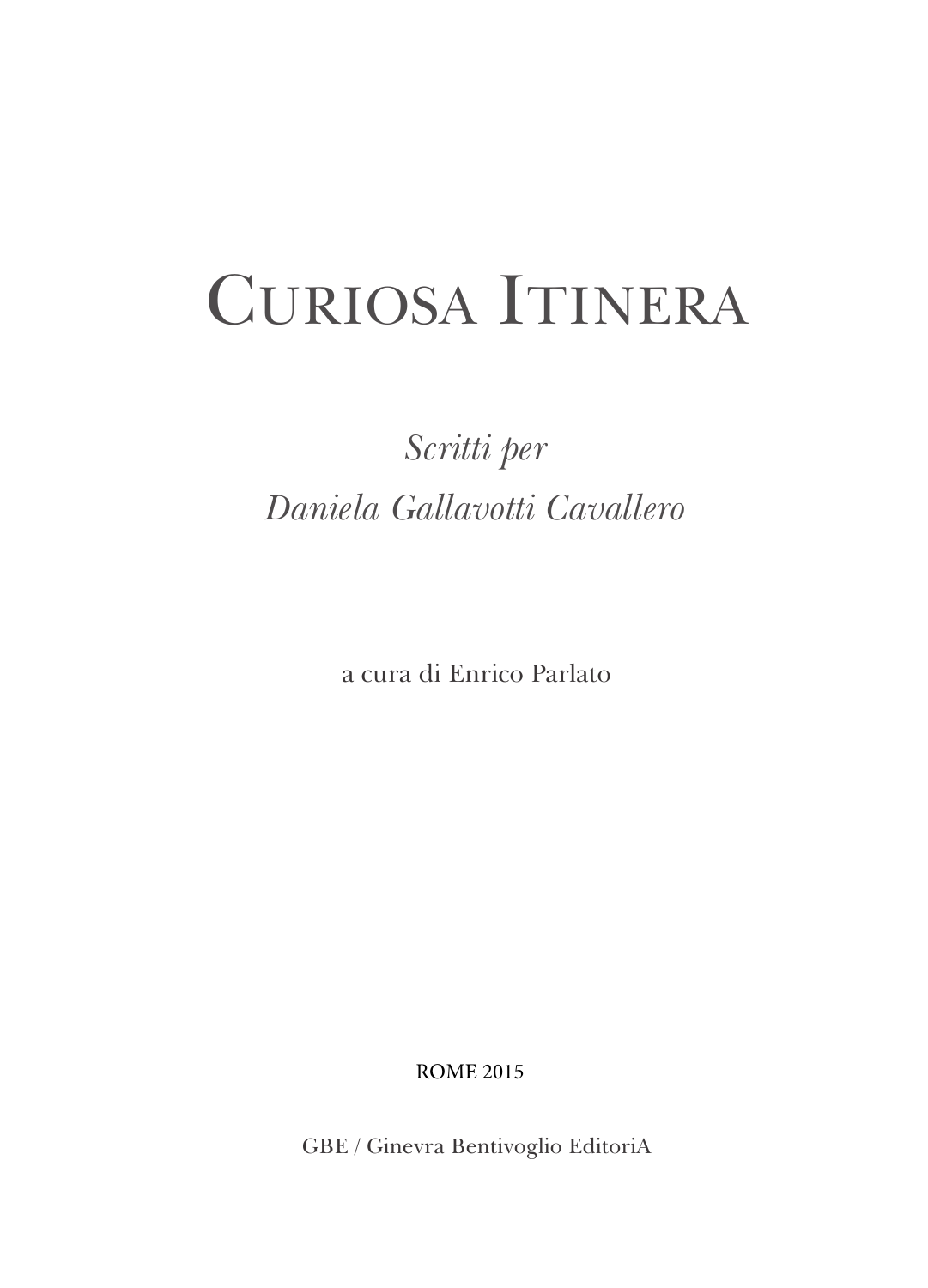## IrvIng LavIn

## "What is Baroque?"\*

The Chair of this session has instructed me not to comment<br>specifically on the individual papers we have heard, but on the<br>general theme of the session. I trust I am allowed to say at least<br>that I found the talks brilliant specifically on the individual papers we have heard, but on the general theme of the session. I trust I am allowed to say at least that I found the talks brilliantly informative and stimulating, and I only wish we could spend the next ten minutes or so discussing them.

Nevertheless, in relation to the original theme of the session, which was to focus on issues of principle and method in the development of Baroque studies during the last 30 years, the papers highlight a problem that has preoccupied me for a good many of those years. By and large, as the Chair noted, the papers dealt only indirectly with matters of Baroque principle, and I believe this shyness of theory, as it were, is symptomatic of the field as a whole. What is Baroque, anyway? You will not find a coherent and direct answer in Wittkower's Pelican book, either.

The truth is, I fear, that although our knowledge of the Baroque has increased exponentially, I am not sure our understanding has kept pace. Most of us, confronted with that devastating question, would probably sputter and gasp and fall back on the formulations provided by Wölfflin in the *Principles of Art History*, 1915, or even in his *Renaissance and Baroque* of 1888. But Wölfflin was defining the first principles of a new discipline, whereas we are professional practitioners, too sophisticated, perhaps, to discuss first principles.

Whatever the reason, I think it ironic as well as symptomatic that the best contribution I can make to the intended theme of the session in the next few minutes, is to give you some account of a lecture entitled, "What is Baroque?" presented at a conference held at vassar College on May 3, 1935 by Erwin Panofsky. The lecture was never published, but it was widely known because he held it in reserve to respond to his frequent lecture invitations, and mimeographed typescripts of it found their way into in many college libraries.

The date is significant because Panofsky describes himself as a lecturer at New York University and Princeton University; he had just settled in America the year before and later that same year he was appointed to the Institute for advanced Study. It is vintage Panofsky – wonderful English even at that early date, yet with traces of the long, complicated germanic periods which, as he later charmingly de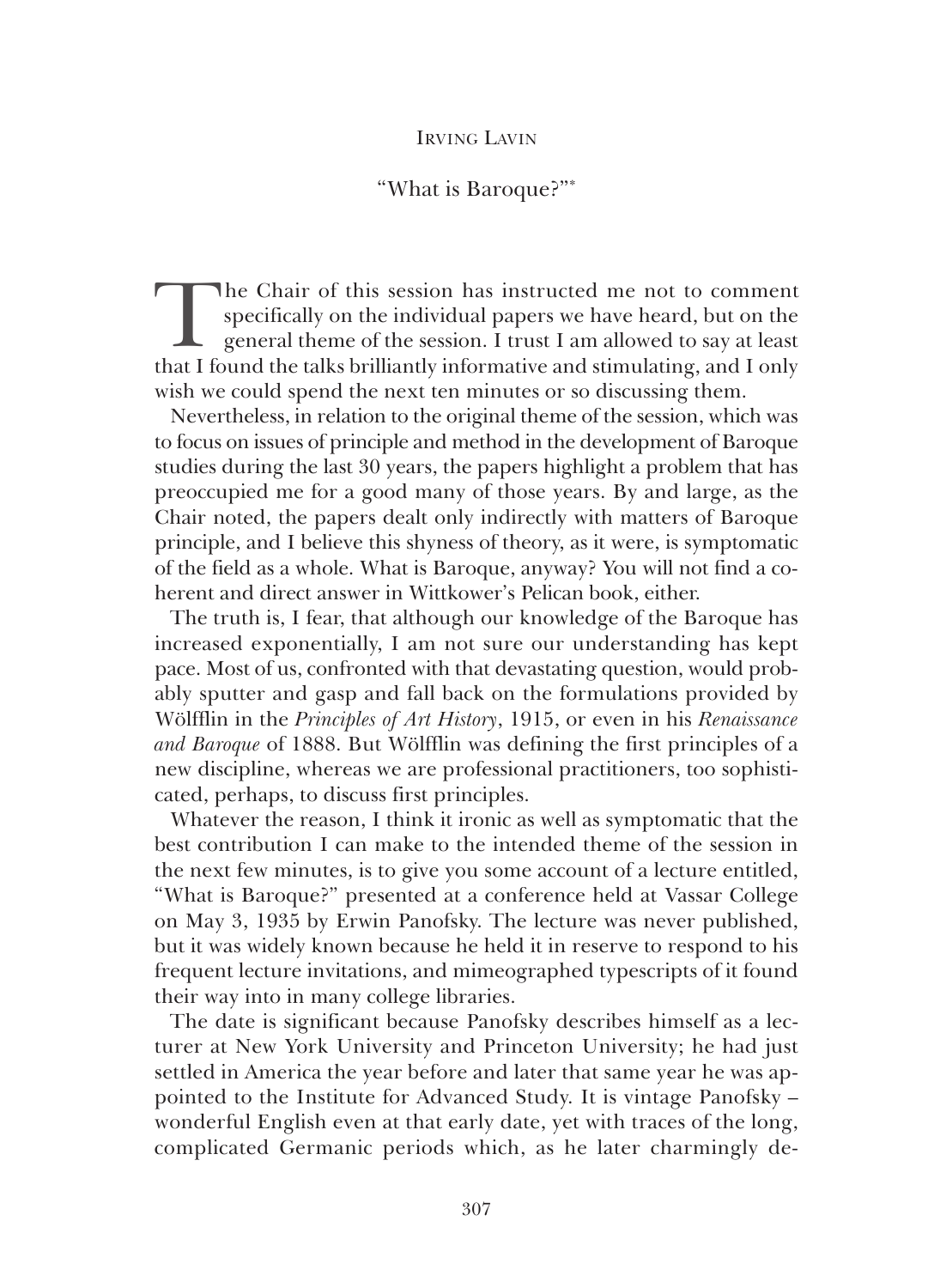scribed, the need to adapt to anglo-Saxon usage expunged from his prose style. Please bear in mind that what follows is largely a gathering of quotes from the text, though I will not bother saying quote-unquote at each citation. Please also bear in mind that evidently the lecture was first delivered extemporaneously.

In a letter written 25 years later Panofsky says "I have heard that some industrious vassar girl typed and mimeographed the lecture at the time but do not own a copy of this document (if it exists) myself ".

I believe the lecture is the most significant effort to define the Baroque since Wölfflin, dating not from 30 years after but from 20 years before Wittkower. I've been in love with that Vassar girl, whoever she was, for a long time, and I have recurrent, passionate dreams of editing her transcription<sup>1</sup>.

You will remember that Wölfflin's analysis is based on a dichotomy between two opposing formal systems, Classical and Baroque. His Principles consist not only in the contrasting components of the systems, but also in the notion that they are not temporally fixed; they represent immanent, immutable poles of visual perception, between which artistic form oscillates inevitably.

Panofsky also starts from a fundamental dichotomy, an interior discrepancy he found embedded in the art of the early Renaissance. On the one hand, there was a renewed interest in antiquity; on the other hand, a quite non-Classical interest in naturalism, epitomized by the importation to Florence and influence of Hugo van der Goes' Portinari altarpiece. On the one hand, there was mathematical perspective, on the other hand, a persistent gothicism evident in the tendency of forms to cling to the surface. The great masters of the High Renaissance managed briefly to reconcile this dichotomy into an harmonious balance, which then disintegrated on the battlefield of contradictory forces, the everlasting tension, of Mannerism. The burning of Giordano Bruno, Panofsky said, was an emphatically Mannerist occurrence.

In the Baroque there was again a reconciliation. The conflicts and contrasts between plastic and spatial tendencies, ideal beauty and reality, neo-pagan humanism and Christian spiritualism, while still subsisting, begin to merge. But the merger is now in a new sphere, not in the harmonious balance and classical unity of the High Renaissance, but in highly subjective feelings, picturesque play of light and shadow, deep, irrational space, melting expressions.

Panofsky described the Baroque as the paradise of the High Renaissance regained, but haunted and enlivened by the intense consciousness of an underlying dualism. The essence and novelty of the Baroque lies